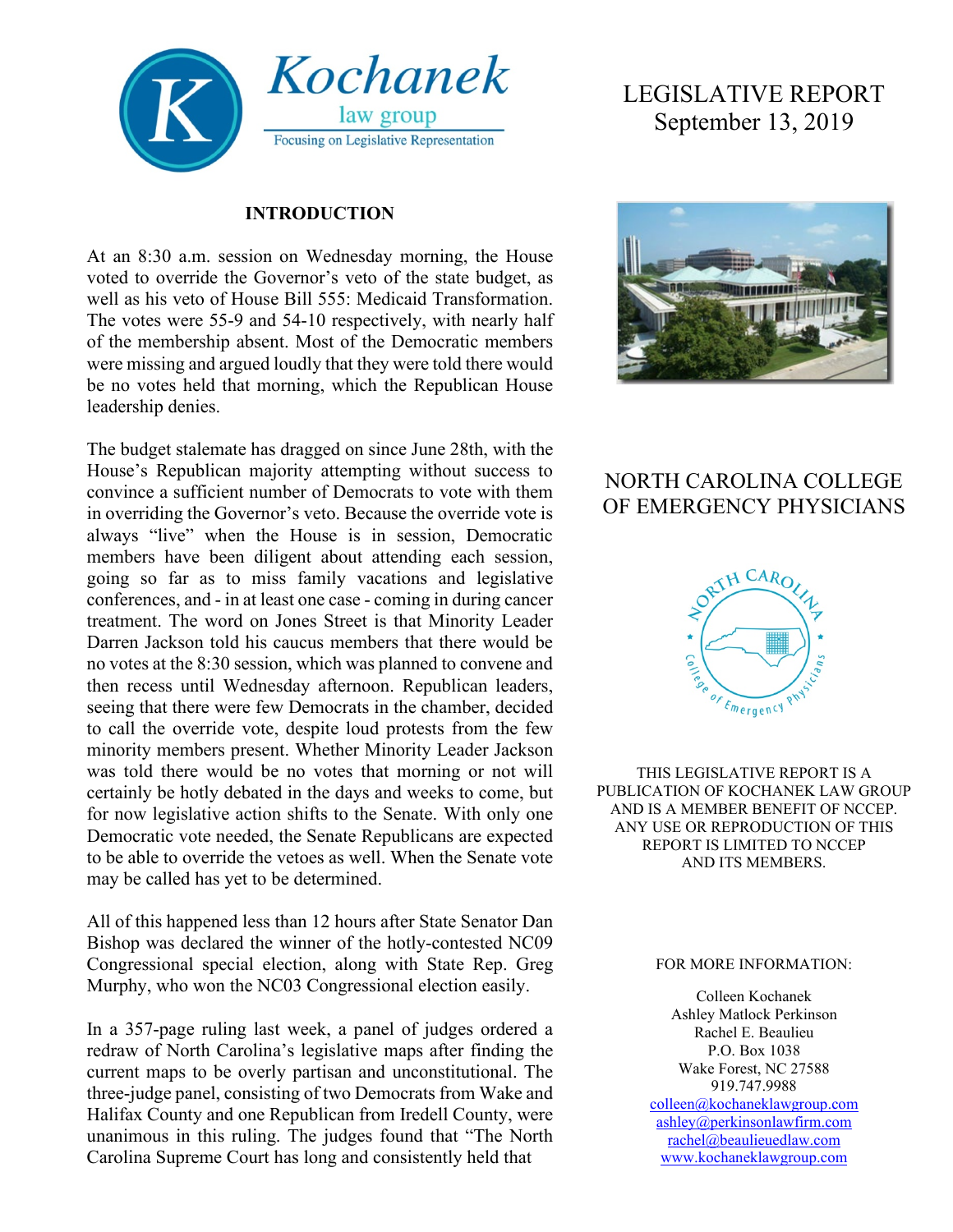'our government is founded on the will of the people,' that 'their will is expressed by the ballot'" and concluded that "it is the carefully crafted maps, and not the will of the voters, that dictate the election outcomes in a significant number of legislative districts and, ultimately, the majority control of the General Assembly."

In their ruling, the judges provided just two weeks for the General Assembly to draw new maps. The judges ruled that new lines can be drawn to protect incumbents from competing against one another but cannot use any other political data. If the legislature cannot produce the new maps within the due date, the judges have acknowledged that they have the jurisdiction to move the primary date for the General Assembly elections, or all of the State's 2020 primaries, should doing so be necessary.

The House and Senate have started the redrawing process, using base maps created by Dr. Chen, a University of Michigan professor whose testimony played a role in convincing the panel of Superior Court judges that the General Assembly maps were unconstitutional. Both chambers have used their own method to rank each of Dr. Chen's maps and have selected base maps from the top scoring maps. In the House, the base maps have double-bunked 13 incumbents, meaning 13 districts have more than one incumbent within a district as redrawn. The base maps have also left 13 districts without an incumbent altogether. The members now have the opportunity to put forward amendments to the maps, specifically to address concerns over double-bunking. Redistricting Chairs have stated that they wish to reach consensus on amendments to the maps, rather than only seeking a majority.

Once legislators have completed the maps, they must go back to the three-judge panel for review. Both parties will have the opportunity to appeal the court's final ruling on the newly drawn maps.

The Court ruled the following House and Senate districts must be redrawn as part of the new maps:

#### **House Districts**

- $\circ$  Alamance District 63 (Ross R) District 64 (Riddell R)
- o Anson-Union District 55 (Brody R) District 68 (Horn R) District 69 (Arp R)
- o Brunswick-New Hanover District 17 (Iler R) District 18 (Butler D) District 19 (T. Davis – R) District 20 (Grange – R)
- o Buncombe District 114 (Fisher D) District 115 (Ager D) District 116 (B. Turner D)
- o Cabarrus-Davie-Montgomery-Richmond-Rowan-Stanly (except District 66 (Brewer D) shall not be redrawn) District 82 (Johnson – R) District 83 (Pittman – R) District 67 (Sasser  $- R$ ) District 77 (Howard – R) District 76 (Warren – R)
- o Cleveland-Gaston District 110 (Hastings R) District 111 (Moore R) District 108 (Torbett – R) District 109 (Bumgardner – R)
- o Columbus-Pender-Robeson District 16 (C. Smith R) District 46 (B. Jones R) District  $47$  (Graham – D)
- o Cumberland District 42 (Lucas D) District 43 (Floyd D) District 44 (Richardson D) District 45 (Szoka – R)
- o Duplin-Onslow District 4 (Dixon R) District 14 (Cleveland R) District 15 (Shepard  $- R$ )
- $\circ$  Franklin-Nash District 7 (Barnes R) District 25 (Gailliard D)
- $\circ$  Forsyth-Yadkin District 74 (Conrad R) District 75 (Lambeth R) District 71 (Terry D) District 72 (Montgomery – D) District 73 (Zachary – R)
- $\circ$  Guilford (except that House Districts 57 (Clemmons D), 61 (Harrison D), and 62 (Faircloth – R) shall not be redrawn, and any portions of House District 59 (Hardister – R)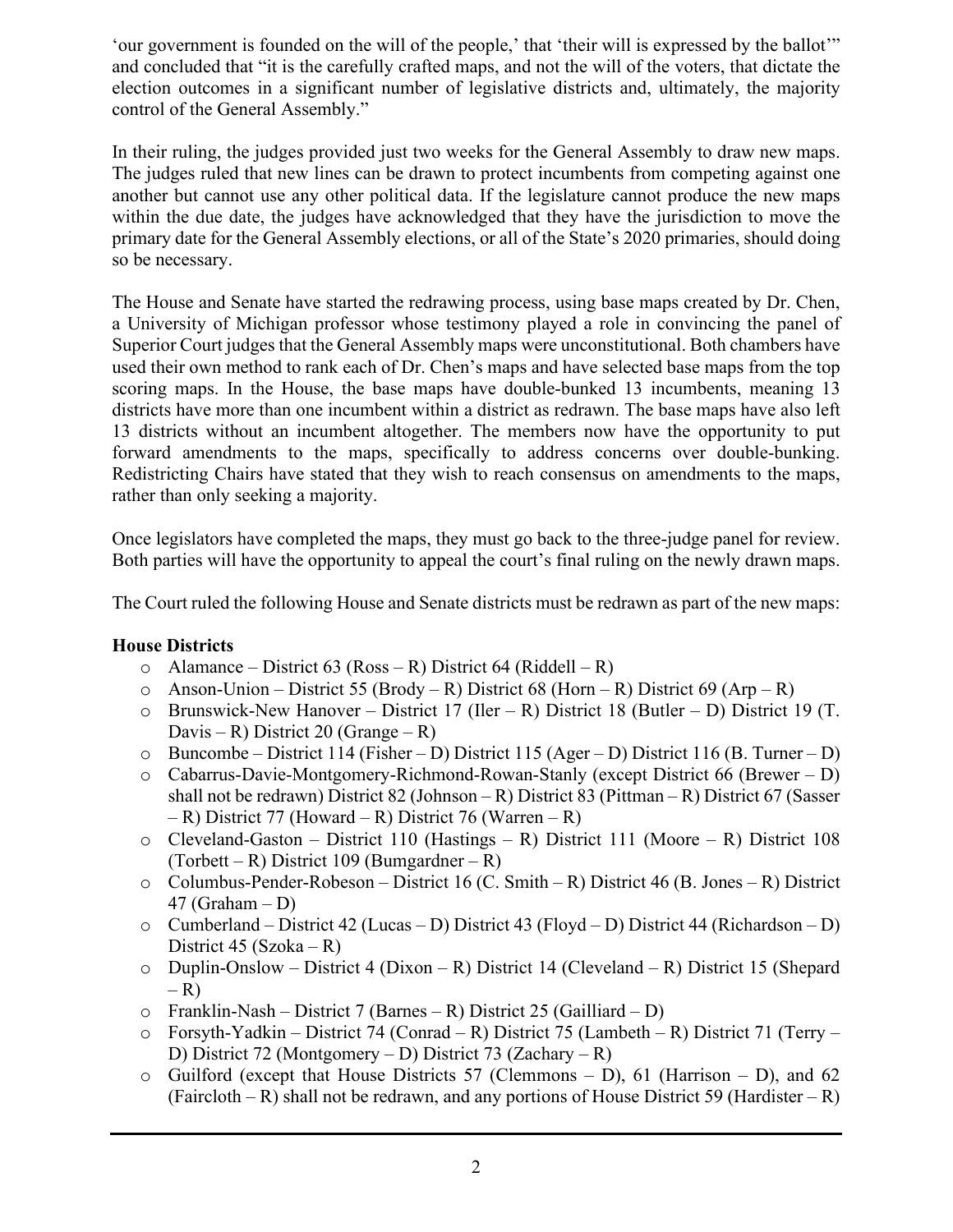added by the Covington Special Master shall not be altered) District 58 (Quick – D) District 60 (Brockman – D)

- $\circ$  Lenoir-Pitt District 12 (Humphrey R) District 8 (K. Smith D) District 9 (Murphy R)
- o Mecklenburg District 88 (Belk D) District 98 (Clark D) District 99 (Majeed D) District 100 (Autry – D) District 101 (Logan – D) District 102 (Carney – D) District 103 (Hunt – D) District 104 (Lofton – D) District 105 (Harris – D) District 106 (Cunningham – D) District 107 (K. Alexander – D) District 92 (Beasley – D)

#### **Senate Districts**

- o Alamance-Guilford-Randolph (except Senate Districts 24 (Gunn R) and 28 (Robinson D) shall not be redrawn, and any portions of Senate District 27 (Garrett – D) added by the Covington Special Master shall not be altered) District 26 (Tillman – R)
- o Bladen-Brunswick-New Hanover-Pender District 8 (Rabon R) District 9 (Peterson D)
- o Buncombe-Henderson-Transylvania District 49 (Van Duyn D) District 48 (Edwards R)
- $\circ$  Davie-Forsyth District 31 (Krawiec R) District 32 (Lowe D)
- o Duplin-Harnett-Johnston-Lee-Nash-Sampson District 10 (B. Jackson R) District 12 (Burgin – R) District 11 (Horner – R)
- o Franklin-Wake District 18 (J. Alexander R) District 14 (Blue D) District 15 (Chaudhuri – D) District 16 (Nickel – D) District 17 (Searcy – D)
- o Mecklenburg District 37 (J. Jackson D) District 38 (Mohammed D) District 39 (Bishop – R) District 40 (Waddell – D) District 41 (Marcus – D)

Governor Cooper has signed into law multiple mini budget bills that will give North Carolina employee raises. In separate bills that have been passed, raises will go to SBI, ALE, SHP, correctional officers, and state employees. The pay raise appropriations total over \$900 million. House Bill 126 appropriates more than \$10.5 million to increase pay for State Highway Patrol Officers by 5 percent over the next two years and also funds the annual year over year step increases for officers. House Bill 777 appropriates over \$5 million to provide SBI and ALE officers at least a 5 percent raise over the biennium, raising their starting pay to a minimum of \$45,000, with an average increase for officers tied to this new salary schedule of 14 percent. House Bill 609 appropriates more than \$92 million over the biennium for raises and bonuses to correctional officers and permanent employees of adult correctional facilities with the Department of Public Safety. House Bill 226 appropriates more than \$800 million to provide a five percent raise to state employees over the next two years. The bill also funds the retirement system and the state health plan. Gov. Cooper issued a statement saying while he appreciates our hardworking state employees, he believes teachers shouldn't receive a smaller pay raise than other state employees. The governor donated his own raise to Donors Choose, a site that raises money for teachers' projects and supplies.

This week the Senate passed House Bill 29 and House Bill 75 and sent them over to the House for concurrence. Both are nearly identical to the provisions in the vetoed state budget. In an effort to clear more than 15,000 untested evidence kits held by law enforcement agencies, House Bill 29 "Standing Up for Rape Victims (SURVIVOR) Act" would allocate \$6 million over two years to help the Department of Justice test the backlog of sexual assault kits and would require the kits be submitted to the State Crime Lab within 45 days. House Bill 75 would provide \$68.6 million over two years to fund grants for additional school resource officers, school safety training, safety equipment, student crisis services, school mental health support staff, and school psychologists.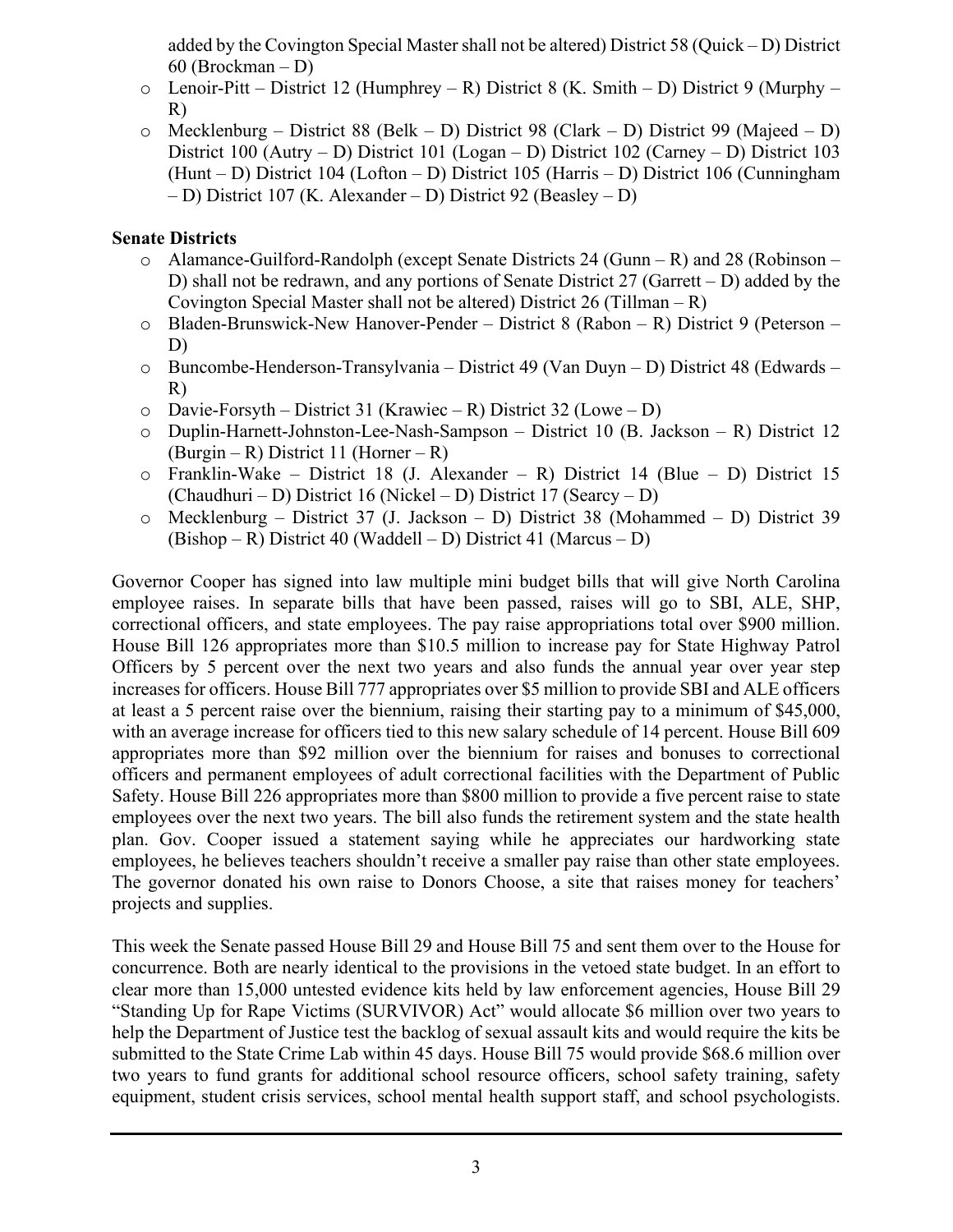This bill differs from what was provided for in the vetoed budget by also allowing the Department of Public Safety to use part of its budget for eight full-time State Bureau of Investigation agents to work on the Behavioral Threat Assessment program.

## **BILL UPDATES**

HOUSE BILL 29, Standing Up for Rape Victims Act of 2019, was heard as a Proposed Committee Substitute (PCS) in the Senate Appropriations Committee. The PCS makes the following changes to the second edition:

- establishes a protocol for statewide sexual assault examination kit testing;
- allows active or retired law enforcement officers to serve on review teams in addition to prosecutors, sexual assault nurse examiners, victim advocacy groups, and representatives from a forensic laboratory on the review teams that must be established by any law enforcement agency that possesses a sexual assault examination kit completed on or before January 1, 2018;
- adds a new requirement for the State Crime Lab to report to the specified NCGA committee by March 1, 2020, on the use of funds appropriated by the act to test sexual assault evidence collection kits;
- appropriates \$3 million in nonrecurring funds to the Department of Justice for each fiscal year of the 2019-21 fiscal biennium for testing of untested sexual assault examination kits;
- clarifies that the funds are to supplement rather than supplant existing funds providing for DNA testing to the State Crime Lab; and
- provides that the act applies to CODIS hits received on or after the date the act becomes law.

### **The bill as amended was approved by the Senate Appropriations Committee and will next be considered by the Full Senate.**

HOUSE BILL 211, Various DMV Changes, as amended in the Conference Committee would:

- require all registration plates to be replaced every seven years, and require the Division of Motor Vehicles (DMV) to replace special registration plates on July 1, 2021, and other registration plates beginning on July 1, 2020;
- exempt from the safety helmet requirement operators and passengers of an autocycle that is equipped with a roll bar or roll cage; and
- direct the Joint Legislative Transportation Oversight Committee to study the feasibility of making digital license plates publicly available as an alternative to traditional physical registration plates, and to report to the 2020 General Assembly.

### **The bill as amended by the Conference Committee will next be heard on the House and Senate floor where they will vote on the amended bill.**

HOUSE BILL 555, Medicaid Transformation Implementation, is the legislation that would provide funding, in lieu of a budget, to fund Medicaid's transition to managed care. The bill was vetoed by Governor Cooper on August  $30<sup>th</sup>$  and after that veto the transition for two of the regions was delayed so that the entire State will start the new Medicaid model in February, 2020. On Wednesday, the House voted to over-ride the veto of the bill by a vote of 54-15 in the same controversial manner as the over-ride vote for the Budget. **The bill will next be considered by the Senate Rules Committee.**

HOUSE BILL 655, NC Health Care for Working Families, is Rep. Donny Lambeth's legislation that would expand Medicaid with the addition of work requirements and premiums for recipients and was seen as the possible negotiating tool with the Governor on the budget stalemate. The bill